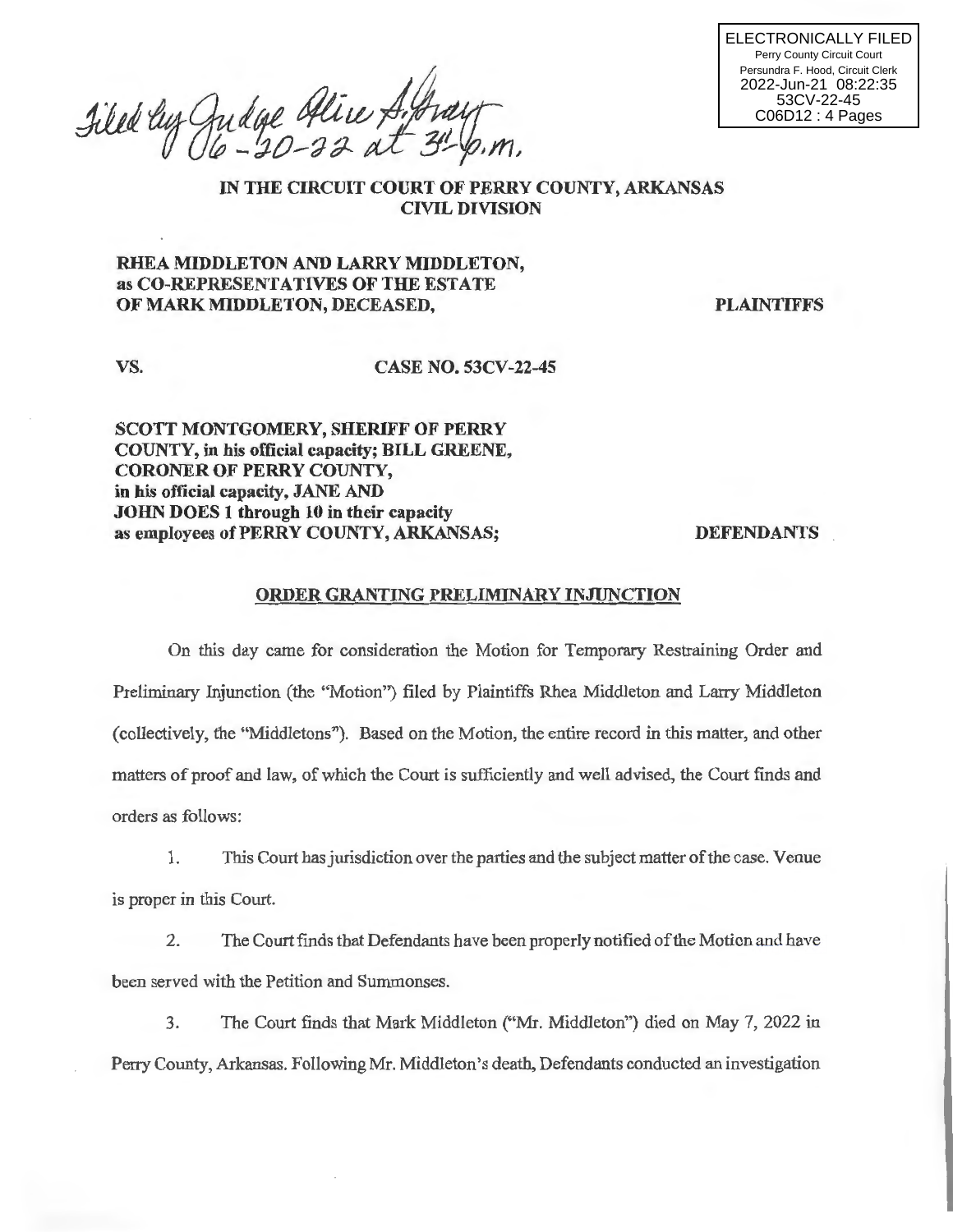of the scene of Mr. Middleton's death and maintained all relevant information regarding the investigation in the investigatory file (the "File"), which includes certain photographs, videos, sketches, and other illustrative content ("Media Content") depicting Mr. Middleton's body and the scene of his death.

4. The Court finds that since Mr. Middleton's death, the Middletons have been harassed by individuals with outlandish, hurtful, unsubstantiated, and offensive conspiracy theories regarding Mr. Middleton, his death, and his family, which have caused the Middletons immense harm and anguish.

5. These same individuals have indicated and communicated that they will attempt to obtain the File, including Media Content depicting Mr. Middleton's body and the scene of his death, by way of an Arkansas Freedom of Information Act ("FOIA") request.

6. The purpose of this Order is to prevent further irreparable injury to the Middletons.

7. The Court notes that Defendants do not object'to the issuance of injunctive relief

8. The Court finds that there is a likelihood of success on the merits.

9. The Court finds that the Middletons have a protected privacy interest in the Media Content contained within the File based on their showing that (1) the Middletons want to keep the Media Content private and confidential; (2) that, except for government action, i.e. disclosure in response to a FOIA request, such Media Content can be kept private and confidential; and (3) that a reasonable person would find the disclosure of the Media Content harmful or embarrassing. *McCambridge v. City of Little Rock,* 298 Ark. 219, 230 (1989).

10. Under Arkansas law, the Middletons' protected privacy interest prevents disclosure of the Media Content, so long as the public's interest in disclosure does not outweigh their privacy interest. *Id.* at 231 .

2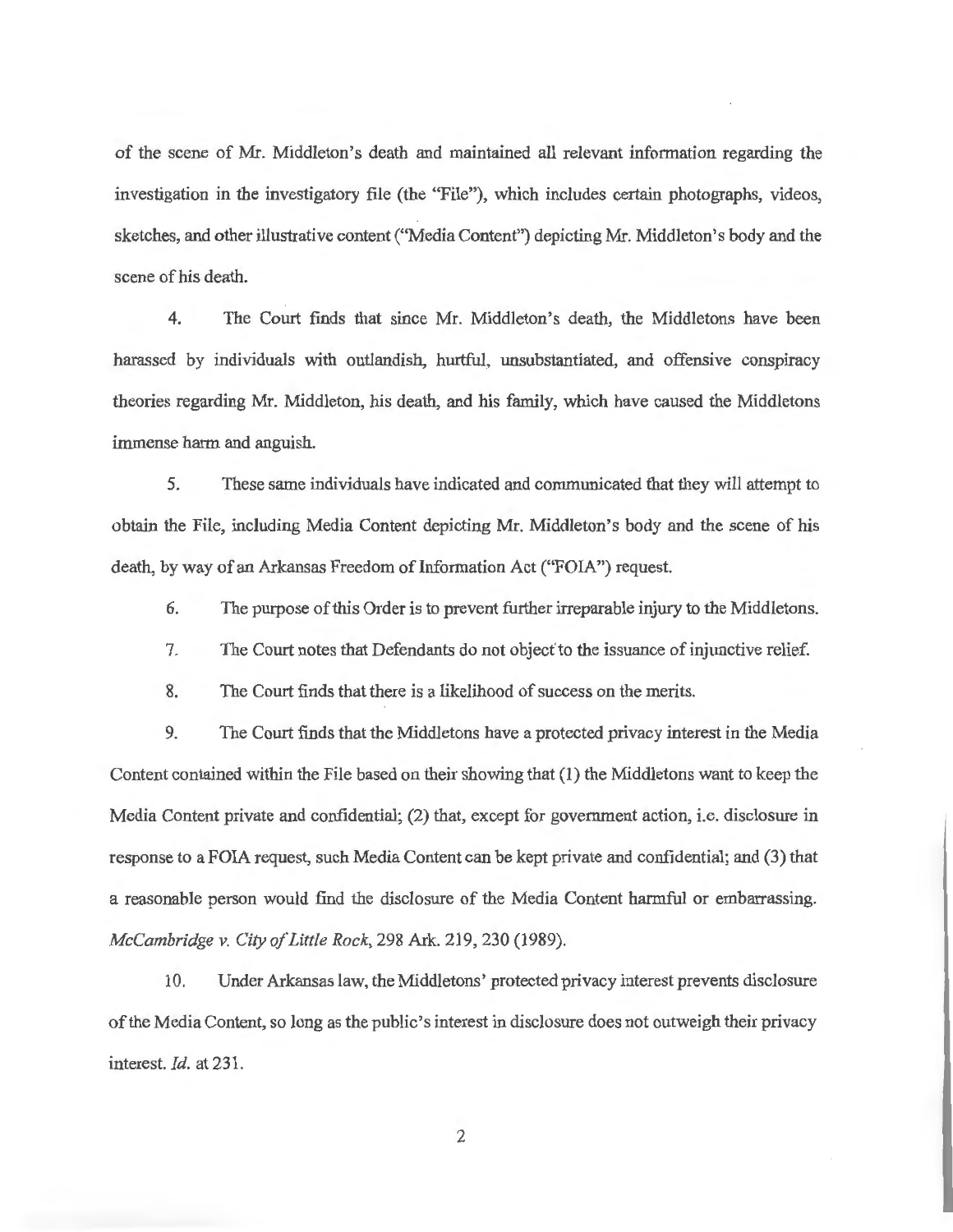11. The Court finds the public's interest in disclosure of the Media Content does not outweigh the Middletons' protected privacy interest in the Media Content at this time. *See Nat'! Archives and Recs. Admin. v. Favish,* 541 U.S. 157, 171 (2004). Specifically, no citizen of Arkansas has established a public interest that would be advanced by disclosure of the Media Content and, thus, no citizen of Arkansas has shown how disclosure of the Media Content would advance any public interest.

12. Additionally, because unwarranted release of the Media Content would cause the Middletons to suffer embarrassment and harassment, the Court finds they are likely to suffer irreparable injury. As the United States Supreme Court noted in *Favish*, once the Media Content is released to the public, it belongs to the public, and there is no avenue to repair the full harm the Middletons would suffer upon its disclosure. *See Favish,* 541 U.S. at 174.

13. Therefore, the Defendants, and all other persons or entities who act for or on behalf of Defendants, are enjoined from directly or indirectly disclosing the Media Content in response to a FOIA request or by any other manner. This Order is consistent with Ark. Code Ann. § 25-19- 105(b)(8).

14. At this stage of the action, the Court, pursuant to Ark. R. Civ. P. 65(c), requires no security because the enjoined parties, the Defendants, will suffer no costs or damages related to this Order.

15. Nothing in this Order prohibits any citizen of Arkansas from petitioning the Court for a modification of this Order.

IT IS SO ORDERED.

3